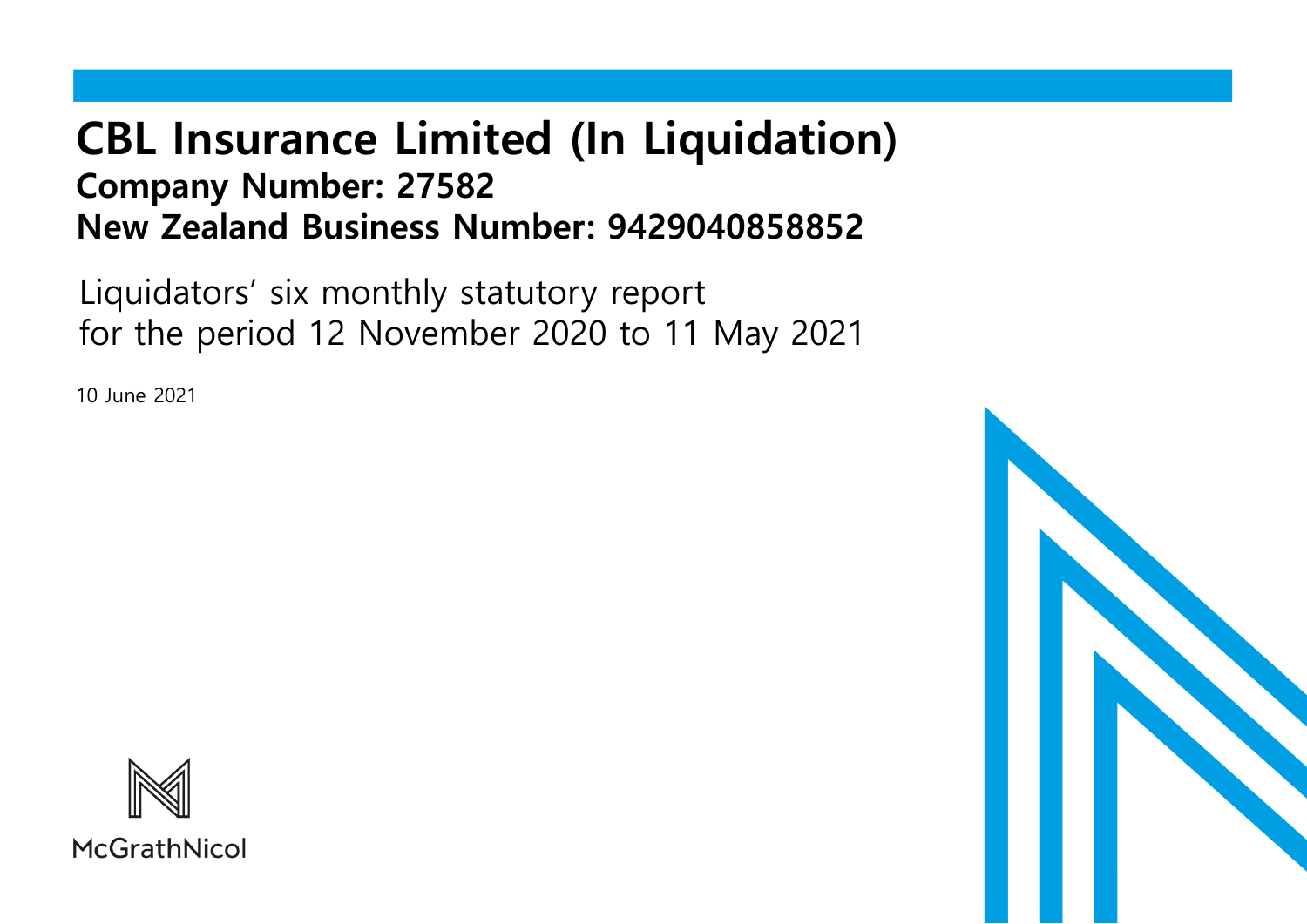### **CBL Insurance Limited (In Liquidation)**

### Liquidators' six monthly statutory report for the period 12 November 2020 to 11 May 2021

### **Appointment**

- Pursuant to an application under section 246 of the Companies Act 1993 (**Companies Act**) by CBL Insurance Limited's (**CBLI** or the **Company**) prudential supervisor, the Reserve Bank of New Zealand (**RBNZ**), the Company was placed into interim liquidation by an Order of the High Court dated 23 February 2018, pending the determination of the RBNZ's liquidation application. Kare Johnstone and Andrew Grenfell were appointed joint and several interim liquidators.
- Following a number of adjournments, the RBNZ's application to appoint liquidators to CBLI was heard in the Auckland High Court on 12 November 2018, which resulted in an Order by the High Court placing the Company into liquidation and the appointment of Kare Johnstone and Andrew Grenfell (**Liquidators**) as joint and several liquidators.
- A copy of the High Court Order dated 12 November 2018 and the Judgment of Justice Courtney were attached as Appendix 1 to our first report dated 17 December 2018 (**Liquidators' First Report**). A copy of the Liquidators' First Report, together with all statutory reports, is available at [www.mcgrathnicol.com/creditors/cbl-insurance-limited.](http://www.mcgrathnicol.com/creditors/cbl-insurance-limited)
- Kare Johnstone (registration number IP29) and Andrew Grenfell (registration number IP24) are Licensed Insolvency Practitioners pursuant to the Insolvency Practitioners Regulation Act 2019. Further information on the regulation of insolvency practitioners can be obtained from the Registrar of Companies.
- **■** As members of the Restructuring Insolvency and Turnaround Association of New Zealand (**RITANZ**), the Liquidators are bound by the Code of Professional Conduct, a copy of which can be located on RITANZ's website ([www.ritanz.org.nz\)](http://www.ritanz.org.nz/).

### **Disclaimer**

- The purpose of this report is to report to CBLI's creditors and shareholder in accordance with section 255 of the Companies Act and covers the six month reporting period 12 November 2020 to 11 May 2021.
- This report has been prepared based on the information known to the Liquidators as at the date of this report. We reserve the right (but will be under no obligation) to review this report and if we consider it necessary to revise the report in light of any information existing at the date of this report that becomes known to us after that date. We have not independently verified the accuracy of information provided to us, nor have we conducted an audit in respect of the Company. We express no opinion on the reliability, accuracy, or completeness of information provided to us and upon which we have relied.
- The Liquidators do not accept responsibility or liability for any losses occasioned to any party as a result of the circulation, publication, reproduction, or use of this report.
- **•** Certain numbers included in tables in the report have been rounded and therefore may not add exactly. Unless otherwise stated all amounts are stated in New Zealand dollars.

### **Company information**

| ٠ | Company number:                                                 | 27582                                                                                                |
|---|-----------------------------------------------------------------|------------------------------------------------------------------------------------------------------|
| ٠ | Date of incorporation:                                          | 19 April 1973                                                                                        |
| ٠ | Previous trading address:                                       | Level 8, CBL House, 51 Shortland Street,<br>Auckland                                                 |
| ٠ | Type of business:                                               | Provision of insurance and reinsurance                                                               |
| ٠ | Date ceased trading:                                            | 23 February 2018                                                                                     |
| ٠ | Shareholder:                                                    | LBC Holdings New Zealand Limited (Subject<br>to Deed of Company Arrangement)                         |
| ٠ | Ultimate parent:                                                | CBL Corporation Limited (In Liquidation)                                                             |
| ٠ | Directors at date of liquidation:                               | Peter Alan Harris<br>Alistair Leighton Hutchison                                                     |
| п | Director resignations since the<br>date of interim liquidation: | Sir John Wells<br>Jan Kelvin Marsh<br>Anthony Charles Russell Hannon<br>Norman Gerald Paul Donaldson |

### **Events leading to the appointment of liquidators**

▪ The events leading to the appointment of liquidators are set out in the Liquidators' First Report.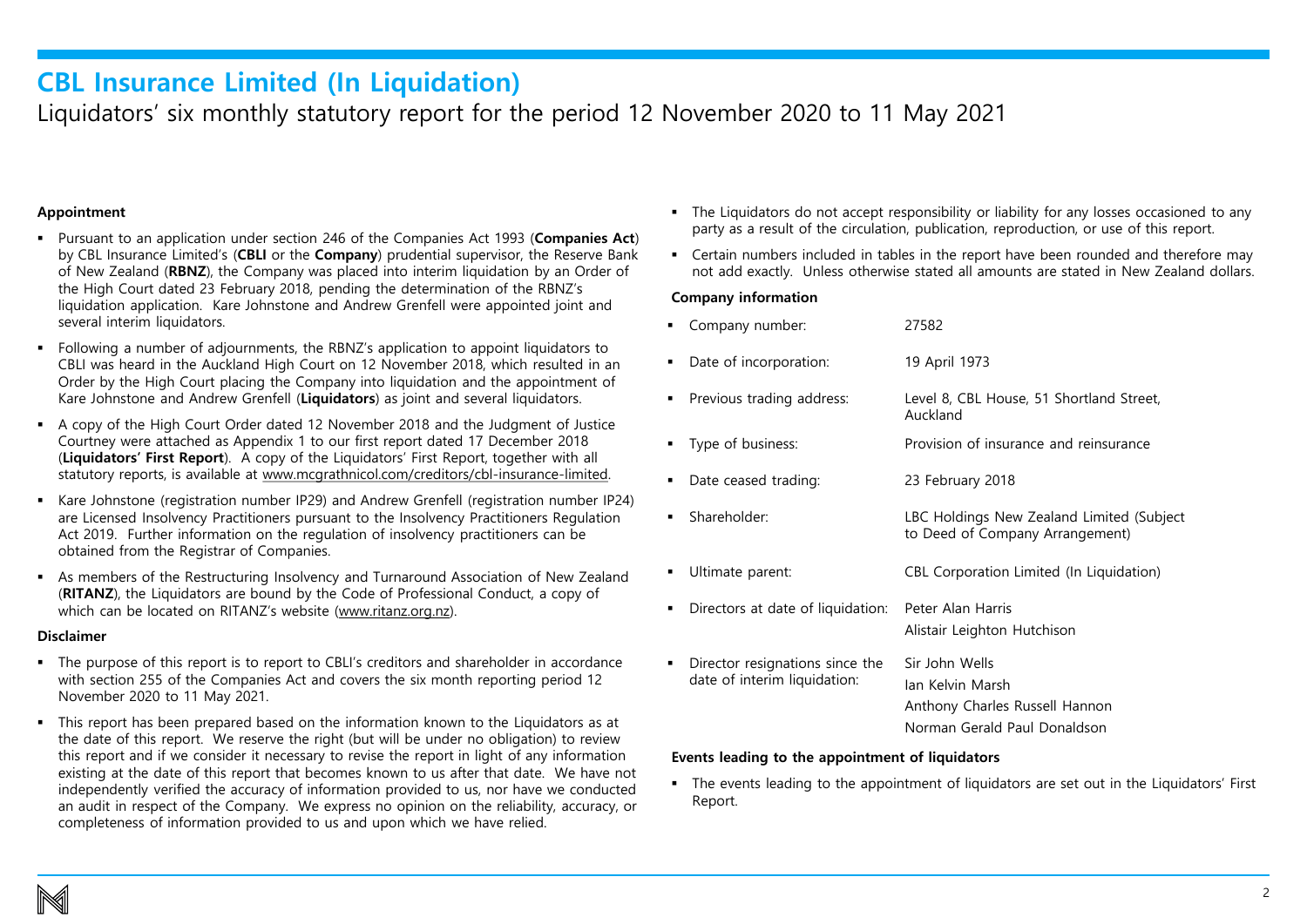### **CBL Insurance Limited (In Liquidation)**

### Liquidators' six monthly statutory report for the period 12 November 2020 to 11 May 2021

### **Conduct of the liquidation during the preceding six months**

- The Liquidators have continued their efforts to reduce the Company's balance sheet risk and liabilities, where possible, through appropriate transfers, commutations or other mechanisms, together with the continued run-off of policies and bonds to enhance recoveries to creditors.
- Two matters with one of CBLI's major ceding insurers remain ongoing:
	- − Continuing to pursue recovery in respect of potential voidable payments made by CBLI prior to the interim liquidation. Objections to our voidable notices have been received and the matter is before the New Zealand High Court.
	- − Reconciling the premium receivables and outstanding claims liabilities with a view to potentially entering into a commutation agreement to remove the risk from CBLI's balance sheet.
- Our review of other potential voidable payments is ongoing.
- As previously reported, the Liquidators filed a Statement of Claim against CBLI's directors and other parties on 20 December 2019. Statement of Defences have been filed by all of the directors. The parties are presently dealing with the discovery and interlocutory requirements in respect of the proceedings. Given the matter is before the Court, we are unable to provide details of the specific claim as doing so could prejudice the proceedings.
- We are nearing completion of our investigation in respect of other parties and our findings are presently being reviewed and assessed by our legal advisors. We do not want to prejudice any settlements or proceedings by reporting our findings to date until the outcome of the legal review is concluded. We expect to be in a position to update creditors in our next statutory report.
- We continued to provide further information to progress and support the Tax Administration Act 1994 section 113 notice lodged with the Inland Revenue with a view to obtaining a recovery of income taxes paid.
- In addition, during the six month reporting period, the Liquidators have attended to the following:
	- − Ongoing assessment and processing of insurance claims (note while valid claims are being recorded they are not yet being paid);
	- − Ongoing management of a number of disputed major claims, including dealing with foreign entities, jurisdictions and legal systems;
	- − Overview of CBLI's claims and finance functions. CBLI currently has three employees (plus one on maternity leave) undertaking claims management and financial reporting functions;
	- − Ongoing liaison with various parties relating to the different proceedings issued against the directors of entities in the CBL Group; and
	- − Compliance with Insurance (Prudential Supervision) Act 2010 (**IPSA**) statutory requirements.

### **Receipts and payments**

▪ A summary of receipts and payments for the period 12 November 2020 to 11 May 2021 is attached as Appendix 1.

#### **Liquidators' remuneration**

- Our remuneration is charged on an hourly basis at hourly rates approved by the High Court. The Court approval is subject to the power of the Court to review the overall remuneration under section 284(1)(e) of the Companies Act.
- As noted in our previous statutory report, an application was lodged with the High Court in September 2020 to review the remuneration paid in the period 12 November 2018 to 31 March 2020 and to fix new hourly rates. On 30 March 2021 the High Court approved the remuneration paid in the period 12 November 2018 to 31 March 2020 and also approved the increase in hourly rates applicable from 1 July 2020.
- The Liquidators' remuneration received for the period 12 November 2020 to 11 May 2021 totalled \$0.6m, exclusive of GST. All time and expenses incurred and billed in the liquidation are reasonable and necessary.
- A detailed breakdown of the Liquidators' remuneration and disbursements for the six month period is attached as Appendix 2. This includes a one-off incremental fee for hours incurred at the new rate effective from 1 July 2020.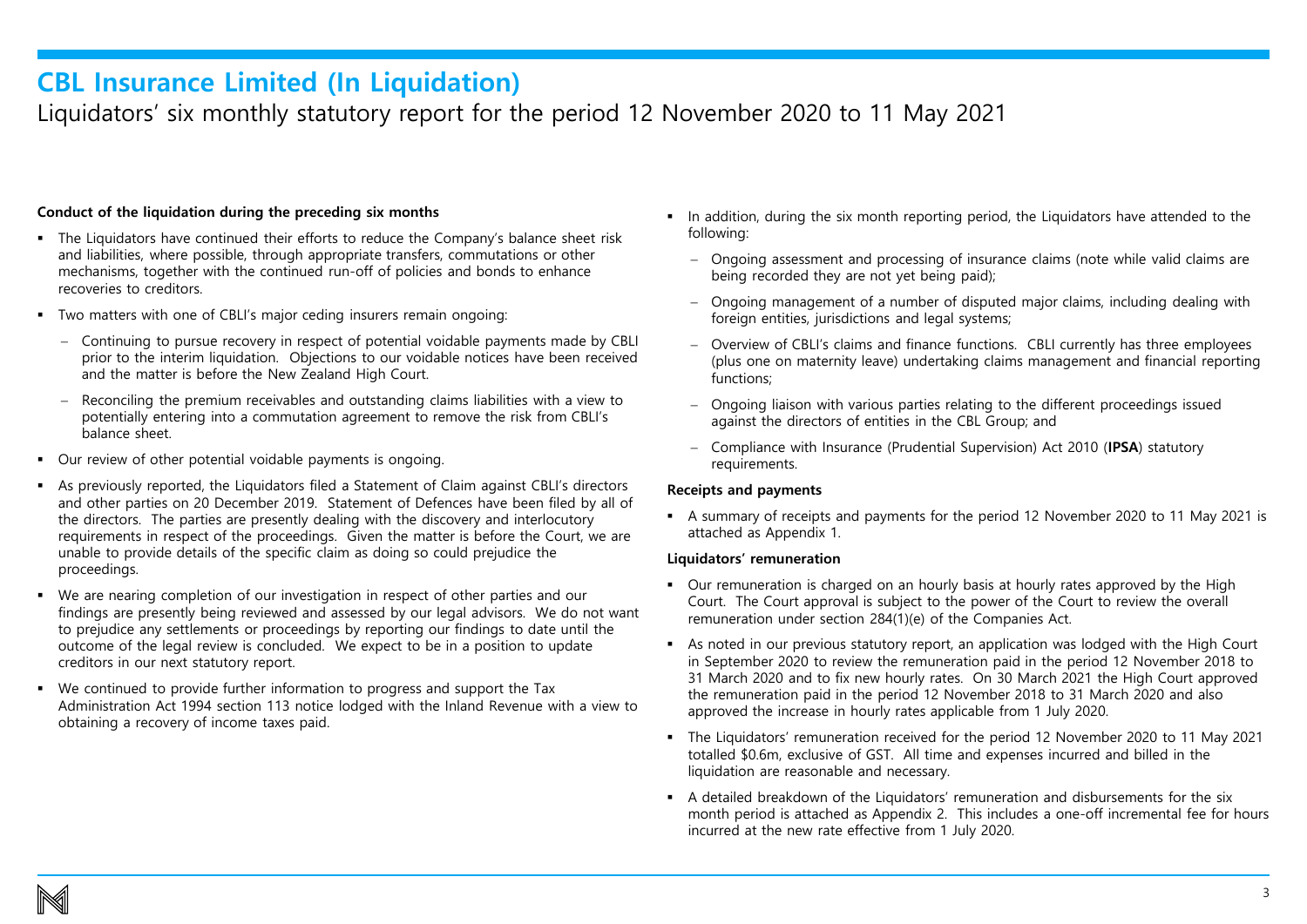### **CBL Insurance Limited (In Liquidation)**

Liquidators' six monthly statutory report for the period 12 November 2020 to 11 May 2021

### **Liquidators' remuneration (continued)**

- The Liquidators' rates, together with the qualifications and experience of staff at each level, were set out in the Liquidators' First Report. There have been no changes since the Liquidators' First Report was issued.
- A schedule of the work undertaken during the six month reporting period is summarised in Appendix 3.

### **Creditors' claims**

- While the Liquidators have not yet formally called for creditor claims, claims that are received in the normal course of business are being reviewed and either accepted (but not paid) or declined by the Liquidators with these decisions being communicated to claimants. However, given that the majority of potential claims in the liquidation are contingent and based on actuarial estimates, which could take in excess of 10 years to materialise or for CBLI to come off risk, it is too early at this stage of the liquidation to formally call for claims.
- Once we have ascertained if a commutation agreement can be entered into with one of the largest ceding insurers, we expect to be in a position to provide creditors with the initial estimated range based on an updated actuarial valuation.
- In the event the Liquidators consider a scheme of arrangement is in the best interests of creditors, we would also expect to convene a meeting of creditors to allow creditors to consider and vote on any proposed scheme.

#### **Proposals for completing the liquidation**

▪ Given the ongoing level of uncertainty remaining in respect of the outcome of a number of significant claims and contingent long-tail insurance liabilities, combined with the various investigations and legal proceedings being conducted, it is not practicable to estimate the date of the completion of the liquidation at this stage.

#### **Further information**

**■** If you have any information you consider would lead to realisations for the benefit of creditors, please set it out in writing, attaching copies of all documentary evidence, and send it to the Liquidators. Please note that the Liquidators may only act on written information as telephone, or other conversations may be regarded as hearsay by the Court.

### **Contact details**

- The Liquidators can be contacted at:
	- − PO Box 106-733, Auckland 1143; or
	- − Level 17, AIG Building, 41 Shortland Street, Auckland.
- Telephone enquiries should be directed to Helen Gair, direct dial +64 (09) 926 5111.

### **Dated: 10 June 2021**

**Liquidator Liquidator**

**Kare Johnstone Andrew Grenfell**

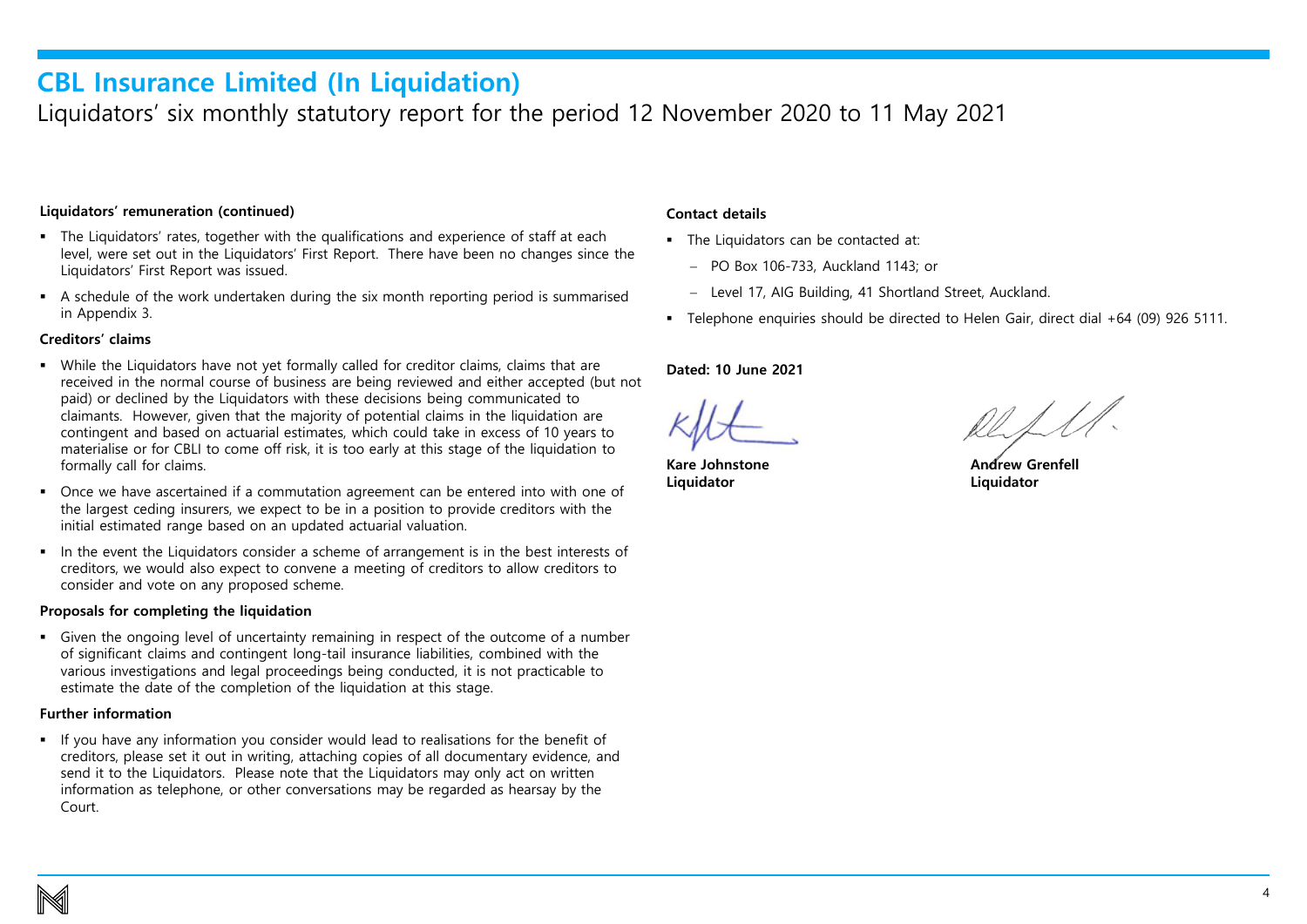## **Appendix 1**

| Summary of receipts and payments for the period 12 November 2020 to 11 May 2021 (GST inclusive) |                |            |                          |            |                          |            |                  |
|-------------------------------------------------------------------------------------------------|----------------|------------|--------------------------|------------|--------------------------|------------|------------------|
| (in thousands)                                                                                  | <b>AUD</b>     | <b>EUR</b> | <b>GBP</b>               | <b>NOK</b> | <b>USD</b>               | <b>NZD</b> | <b>Total NZD</b> |
| Cash held 11 November 2020 brought forward                                                      | 438            | 345        | 37                       | 217        | 194                      | 122,165    |                  |
| <b>Receipts</b>                                                                                 |                |            |                          |            |                          |            |                  |
| GST refunds                                                                                     |                |            |                          |            |                          | 726        |                  |
| Interest received                                                                               |                |            |                          |            | ÷.                       | 511        |                  |
| Profit commission                                                                               |                | 117        |                          |            |                          |            |                  |
| Funds transferred from NZ bank account                                                          |                |            | $\sim$                   | 301        |                          |            |                  |
| <b>Total receipts</b>                                                                           | $\blacksquare$ | 117        | $\overline{a}$           | 301        | $\overline{a}$           | 1,237      |                  |
| <b>Payments</b>                                                                                 |                |            |                          |            |                          |            |                  |
| Actuarial fees                                                                                  | $\sim$         |            |                          |            | $\overline{a}$           | (39)       |                  |
| Claims expenses                                                                                 | (16)           | (22)       | $\overline{\phantom{a}}$ | (400)      | (89)                     | (29)       |                  |
| Liquidators' fees                                                                               |                |            |                          |            | ÷,                       | (731)      |                  |
| Liquidators' disbursements                                                                      |                |            |                          |            | ÷                        | (22)       |                  |
| Legal/litigation fees and disbursements                                                         |                |            |                          |            |                          | (872)      |                  |
| Operating and occupancy expenses                                                                |                |            |                          |            | (0)                      | (122)      |                  |
| Salaries                                                                                        |                |            |                          |            | $\overline{\phantom{a}}$ | (225)      |                  |
| Settlements                                                                                     |                |            |                          |            |                          | (6)        |                  |
| Tax advisory fees                                                                               |                |            |                          |            | ÷                        | (17)       |                  |
| Funds transferred to foreign bank accounts                                                      |                |            | $\blacksquare$           |            |                          | (50)       |                  |
| <b>Total payments</b>                                                                           | (16)           | (22)       | $\overline{\phantom{a}}$ | (400)      | (89)                     | (2, 113)   |                  |
| Cash held as at 11 May 2021 in foreign currency                                                 | 422            | 441        | 37                       | 118        | 105                      | 121,289    |                  |
| Conversion rate                                                                                 | 1.0786         | 1.6714     | 1.9440                   | 0.1669     | 1.3770                   | 1.0000     |                  |
| Cash held as at 11 May 2021 in NZ dollars                                                       | 455            | 737        | 72                       | 20         | 144                      | 121,289    | 122,717          |

Note 1: Amounts displayed above may not add to the total shown due to rounding.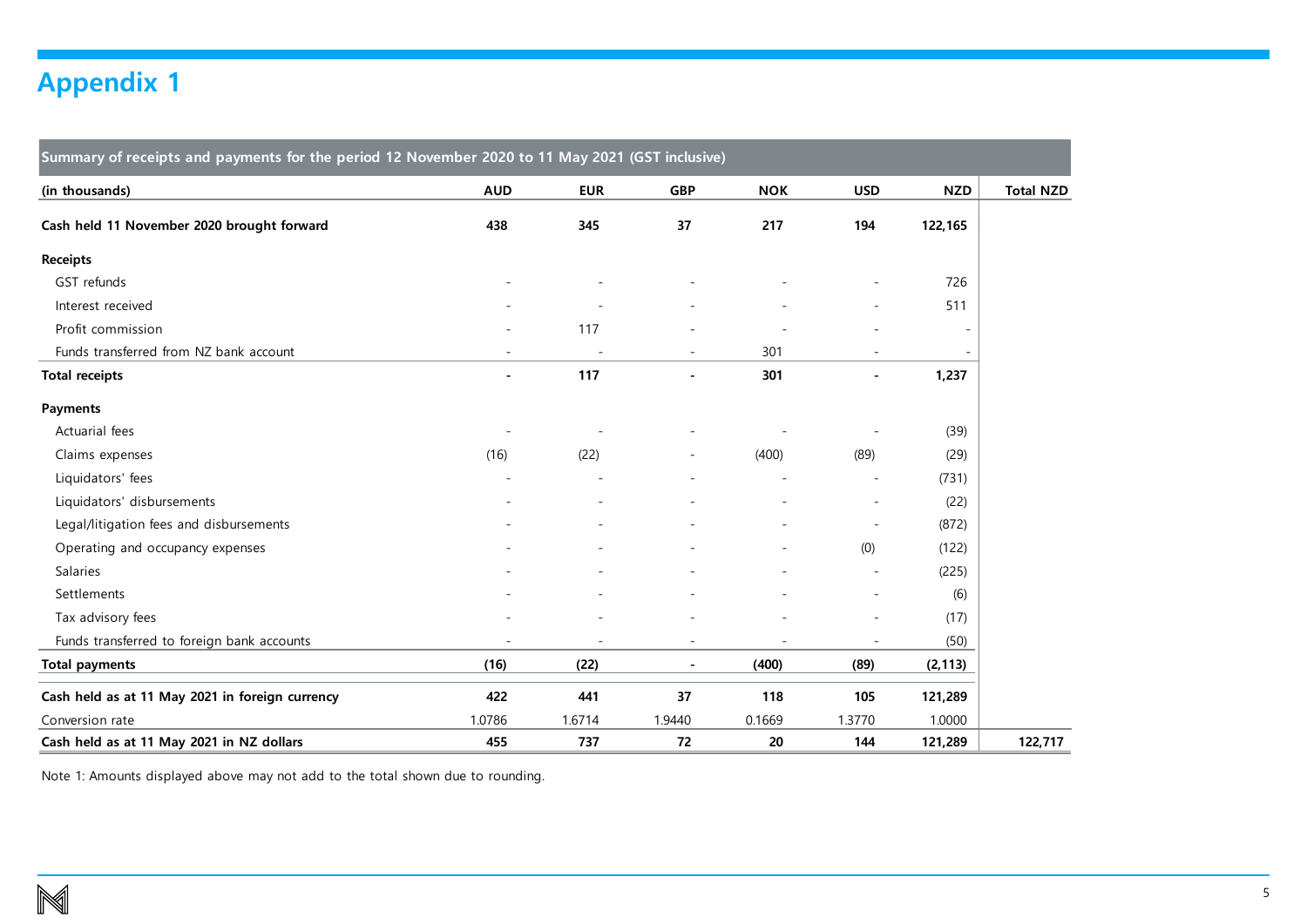### **Appendix 2**

Liquidators' remuneration and disbursements for the period 12 November 2020 to 11 May 2021 Charged on an hourly basis at the hourly rates approved by the High Court on 12 November 2018 and 30 March 2021

| Liquidators' remuneration for the period 12 November 2020 to 11 May 2021 |            |                          |                          |                          |                          |                          |                          |                          |                          |                          |                          |                          |                |             |
|--------------------------------------------------------------------------|------------|--------------------------|--------------------------|--------------------------|--------------------------|--------------------------|--------------------------|--------------------------|--------------------------|--------------------------|--------------------------|--------------------------|----------------|-------------|
| \$/hour Asset realisation/transfer                                       |            |                          |                          | Creditors/policyholders  |                          | Investigations           |                          | Operational              |                          | Reporting                |                          | <b>Total</b>             |                | <b>Note</b> |
| Position                                                                 | (excl GST) | <b>Hours</b>             | \$'000                   | <b>Hours</b>             | \$'000                   | <b>Hours</b>             | \$'000                   | <b>Hours</b>             | \$'000                   | <b>Hours</b>             | \$'000                   | <b>Hours</b>             | \$'000         |             |
| Partners                                                                 | 640        | 6.2                      | $\overline{4}$           | 71.3                     | 46                       | 117.3                    | 75                       | 12.1                     | 8                        | 8.4                      | 5                        | 215.3                    | 138            |             |
| <b>Directors</b>                                                         | 545        | 11.9                     | 6                        | 151.9                    | 83                       | 118.9                    | 65                       | 105.0                    | 57                       | 35.0                     | 19                       | 422.7                    | 230            |             |
| Senior Managers                                                          | 475        | 0.4                      | $\overline{0}$           | 90.3                     | 43                       | 18.9                     | 9                        | 26.7                     | 13                       | 13.5                     | 6                        | 149.8                    | 71             |             |
| Managers                                                                 | 415        | 62.9                     | 26                       | 36.9                     | 15                       | 272.0                    | 113                      | 3.9                      |                          |                          | $\sim$                   | 375.7                    | 156            |             |
| Assistant Manager                                                        | 365        | $\sim$                   |                          | 4.3                      | $\overline{2}$           | $\overline{\phantom{a}}$ | $\sim$                   | $\overline{\phantom{a}}$ | $\overline{\phantom{0}}$ |                          | $\sim$                   | 4.3                      | $\overline{c}$ |             |
| Senior Analysts                                                          | 295        | $\overline{\phantom{a}}$ | $\sim$                   | 1.0                      | $\mathbf 0$              | $\overline{\phantom{a}}$ | $\sim$                   | 50.1                     | 15                       | $\overline{\phantom{0}}$ | $\sim$                   | 51.1                     | 15             |             |
| Administrators                                                           | 275        | $\overline{\phantom{a}}$ | $\overline{\phantom{0}}$ | $\overline{\phantom{a}}$ | $\overline{\phantom{a}}$ |                          | $\sim$                   | ۰                        | $\overline{\phantom{a}}$ |                          | $\sim$                   | $\overline{\phantom{a}}$ |                |             |
| Secretary                                                                | 170        | $\overline{\phantom{0}}$ | $\sim$                   | ٠                        | $\overline{\phantom{a}}$ |                          | $\overline{\phantom{0}}$ | 7.3                      |                          |                          | $\sim$                   | 7.3                      |                |             |
| Manager (Special rate)                                                   | 100        | $\overline{\phantom{0}}$ | $\overline{\phantom{0}}$ | $\overline{\phantom{a}}$ | $\overline{\phantom{a}}$ | 70.9                     | $\overline{\phantom{0}}$ | ۰                        | ۰                        |                          | $\overline{\phantom{0}}$ | 70.9                     |                |             |
| Subtotal (excl GST)                                                      |            | 81.4                     | 37                       | 355.7                    | 188                      | 598.0                    | 269                      | 205.1                    | 95                       | 56.9                     | 31                       | 1,297.1                  | 620            |             |
| Incremental fee                                                          |            |                          |                          |                          |                          |                          |                          |                          |                          |                          |                          |                          | 15             |             |
| Total fees (excl GST)                                                    |            |                          |                          |                          |                          |                          |                          |                          |                          |                          |                          |                          | 636            |             |

| Liquidators' disbursements for the period 12 November 2020 to 11 May 2021 |              |  |  |  |
|---------------------------------------------------------------------------|--------------|--|--|--|
| \$'000                                                                    | <b>Total</b> |  |  |  |
| Office service charge                                                     | 19.1         |  |  |  |
| International couriers                                                    | 0.3          |  |  |  |
| Sundry                                                                    | 0.1          |  |  |  |
| Total (excl GST)                                                          |              |  |  |  |

The Liquidators declare that all disbursements were necessary and proper.

Note 1: The incremental fee of \$15,410, represents the additional payment for hours incurred at the new rate approved by the High Court, which applied from 1 July 2020. Note 2: Amounts displayed above may not add to the total shown due to rounding.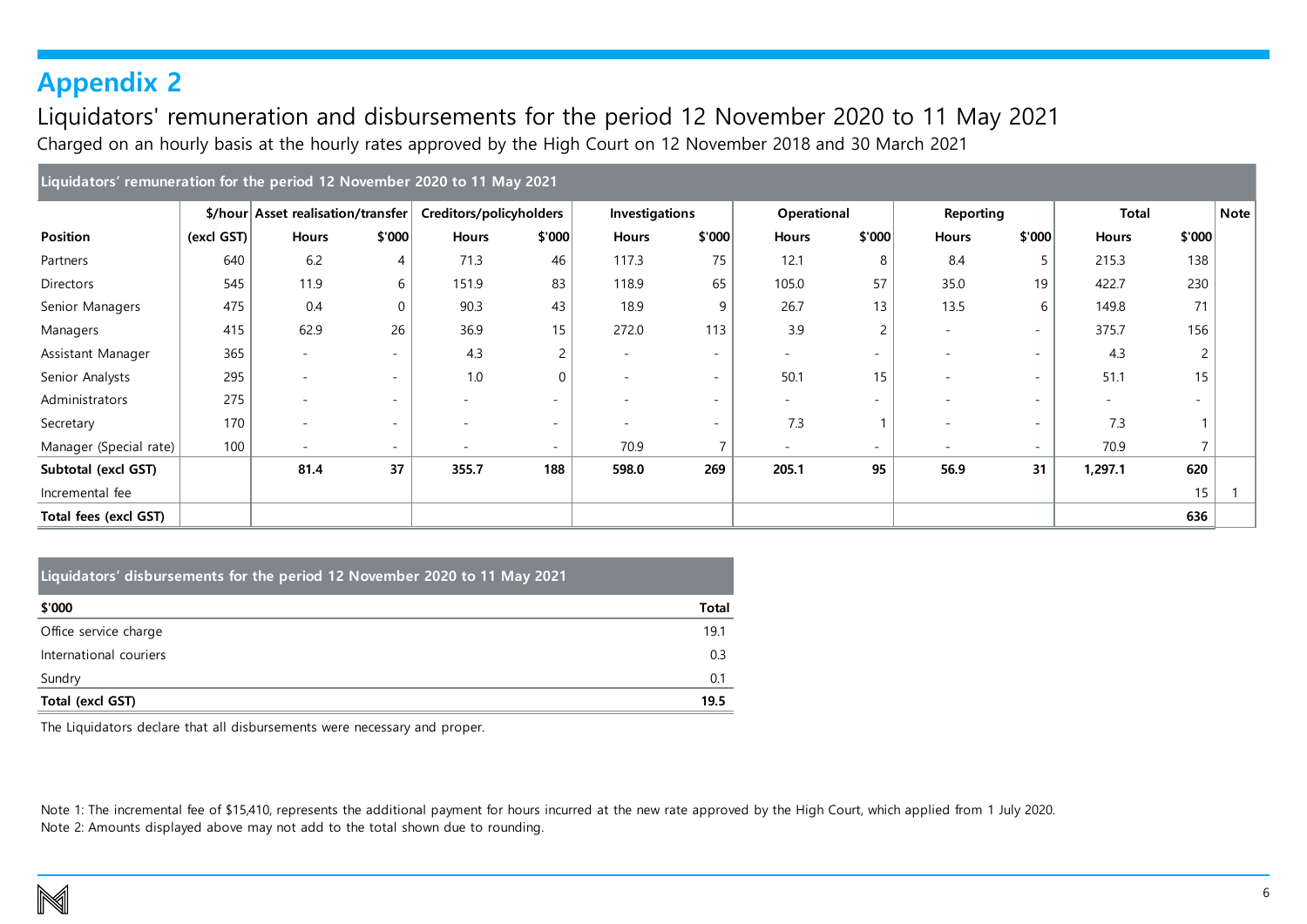### **Appendix 3**

Summary of work performed in relation to the Liquidators' remuneration for the period 12 November 2020 to 11 May 2021

| Summary of work performed                  |                                                                                                                                                                                                                                                                                                                                                                                                                                                                                                                                                                                                                                                                                                                                                                                                                     | Summary of work performed |                                                                                                                                                                                                                                                                                                                                                                                                                                                                                                                                                                                                                                                                                                                                                                                                                                                             |  |  |
|--------------------------------------------|---------------------------------------------------------------------------------------------------------------------------------------------------------------------------------------------------------------------------------------------------------------------------------------------------------------------------------------------------------------------------------------------------------------------------------------------------------------------------------------------------------------------------------------------------------------------------------------------------------------------------------------------------------------------------------------------------------------------------------------------------------------------------------------------------------------------|---------------------------|-------------------------------------------------------------------------------------------------------------------------------------------------------------------------------------------------------------------------------------------------------------------------------------------------------------------------------------------------------------------------------------------------------------------------------------------------------------------------------------------------------------------------------------------------------------------------------------------------------------------------------------------------------------------------------------------------------------------------------------------------------------------------------------------------------------------------------------------------------------|--|--|
| <b>Task area</b>                           | <b>General description</b>                                                                                                                                                                                                                                                                                                                                                                                                                                                                                                                                                                                                                                                                                                                                                                                          | <b>Task area</b>          | <b>General description</b>                                                                                                                                                                                                                                                                                                                                                                                                                                                                                                                                                                                                                                                                                                                                                                                                                                  |  |  |
| Asset<br>realisation /<br><b>Transfers</b> | Dealing with residual issues in respect of one of the earlier<br>commutations.<br>Ongoing liaison with one of the largest ceding insurers regarding a<br>potential commutation to reduce significant exposures from CBLI's<br>balance sheet.<br>Continuing with the realisation process of the shares in an offshore<br>entity.<br>Assessing and implementing de-risking strategies across various books<br>of business.                                                                                                                                                                                                                                                                                                                                                                                            | <b>Investigations</b>     | Ongoing investigation into the affairs of the Company and its directors,<br>officers and other parties in the period leading up to the appointment<br>of interim liquidators in respect of the Statement of Claim filed against<br>various parties in December 2019.<br>Responding to the Statements of Defences filed by the various<br>defendants.<br>• Attending to ongoing litigation requirements including discovery and<br>the provision of data held on the CBLI server.<br>• Continuing to pursue voidable transactions, transfers of assets and<br>payments made by the Company in the period leading up to the<br>RBNZ's liquidation application.<br>Ongoing forensic investigation and analysis of the affairs of the<br>Company in respect of other potential claims.                                                                          |  |  |
| Creditors /<br><b>Policyholders</b>        | Managing the claims assessment and processes to record and approve<br>claims for liquidation purposes.<br>• Ongoing liaison with brokers and various parties holding offshore<br>reinsurance collateral funds.<br>Monitoring claims administration outsourced to external claims<br>managers in Norway and Sweden.<br>Overseeing and managing progress on complex litigation in Philippines,<br>Romania, Mexico and Luxembourg.<br>Working with outwards reinsurers to ensure ongoing coverage and<br>recovery of CBLI exposures.<br>Managing complex high value claims in multiple jurisdictions.<br>Recovery actions under Deposit Power bonds and assessment of claim<br>lodged by the Administrators of Deposit Power.<br>Review reconciliations and deal with matters arising from claims<br>л.<br>bordereaux. | Operational<br>Reporting  | • Undertaking the Treasury function for the Company including<br>operational payments, payroll and funds investment.<br>Attendance to both pre and post appointment tax (corporation tax,<br>$\blacksquare$<br>PAYE, GST) matters, including pursuing a potential tax recovery.<br>Ongoing review and monitoring of IT and record retention<br>$\blacksquare$<br>requirements.<br>Updating the CBLI website, including uploading statutory reports.<br>$\blacksquare$<br>Dealing with the lease renewal and downsizing of office space.<br>Attendance to all IPSA licence and statutory reporting requirements,<br>including but not limited to the preparation of monthly management<br>accounts, insurer solvency returns, report on progress of the liquidation,<br>etc.<br>• Complying with the reporting/filing requirements of the Inland<br>Revenue. |  |  |
|                                            | Investigating the history and transactions in respect of various claims<br>and bonds.                                                                                                                                                                                                                                                                                                                                                                                                                                                                                                                                                                                                                                                                                                                               |                           | • Preparation and issuing of statutory reports to creditors and the<br>shareholder.<br>• Liaising with the Appointed Actuary on various reporting matters.                                                                                                                                                                                                                                                                                                                                                                                                                                                                                                                                                                                                                                                                                                  |  |  |